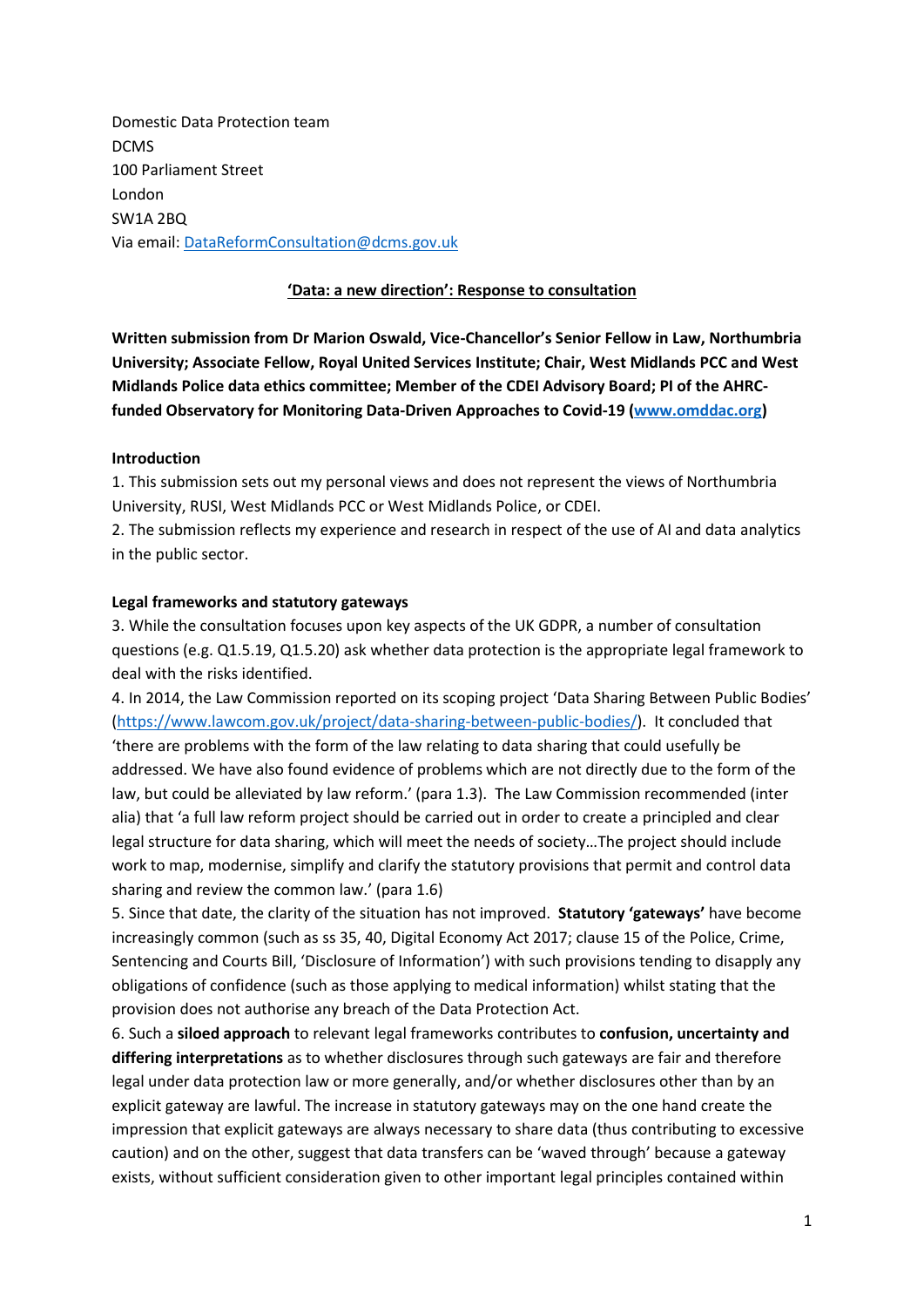human rights, equalities and administrative law (not mentioned in such gateways), in particular whether acquisition and subsequent use and analysis of the information is both necessary and proportionate. The use of gateways can encourage focus on data disclosure and acquisition without equal attention being paid to **how data is then used, including how the outputs of data analysis are deployed in public sector decision-making**. Subsequent use, including by way of analytics to produce further information (e.g. inferences or conclusions about individuals) often raise significant legal and ethical issues.

7. The National Data Guardian has recently expressed her concern over the above-mentioned clause 15 of the Bill: 'People need to trust that they can share information in confidence with those responsible for their care without worrying how it will be used, by the police or others…Decisions about data use require not only expert data protection knowledge regarding what's lawful, but practical and professional wisdom and experience to consider what would be ethical and right, balancing potential benefits against the avoidance of future harms.'

[\(https://www.gov.uk/government/news/data-driven-innovation-why-confidentiality-and](https://www.gov.uk/government/news/data-driven-innovation-why-confidentiality-and-transparency-must-underpin-the-nations-bright-vision-for-the-future-of-health-and-care)[transparency-must-underpin-the-nations-bright-vision-for-the-future-of-health-and-care\)](https://www.gov.uk/government/news/data-driven-innovation-why-confidentiality-and-transparency-must-underpin-the-nations-bright-vision-for-the-future-of-health-and-care)

8. The following **diagram attempts to demonstrate the uncertainty** that may still remain despite the use of statutory gateways (previously submitted to the 2013 Law Commission consultation):

| Discloser/<br><b>Acquirer</b>         | Specifically<br>Disclosable | No specific<br>disclosure gateway* | Statutory<br>bar on disclosure |
|---------------------------------------|-----------------------------|------------------------------------|--------------------------------|
| Specific power<br>to acquire          |                             |                                    |                                |
| No specific power<br>to acquire*      |                             |                                    | X                              |
| Acquisition<br>specifically forbidden | Χ                           | x                                  | x                              |

# **Disclosure Gateways**

Addressing Art 8 "except as in accordance with the law"

\* - "No specific...": Prerogative/Common Law/implicit power/Ram Doctrine may apply ? – Unsure – see below for possible solution (hierarchy of authorities/bodies)

© M. Oswald, 2013

9. Where disclosure is not mandated, a challenge for many public authorities will be to make a judgement on the reasons given by the acquiring authority for its acquisition and use of the data, in order to determine whether or not the disclosing authority has the power to disclose. This may involve an element of **second-guessing** of the acquiring authority's reasons for its request, a balancing exercise in respect of the potential impact of the disclosure on the holding authority's own statutory functions and an assessment of the impact of the disclosure and data use on its own reputation.

10. Connected to the above, one OMDDAC stakeholder reflected that 'it's not the law that's been the problem; it's the **issue of shared responsibilities**…In ninety-nine percent of situations data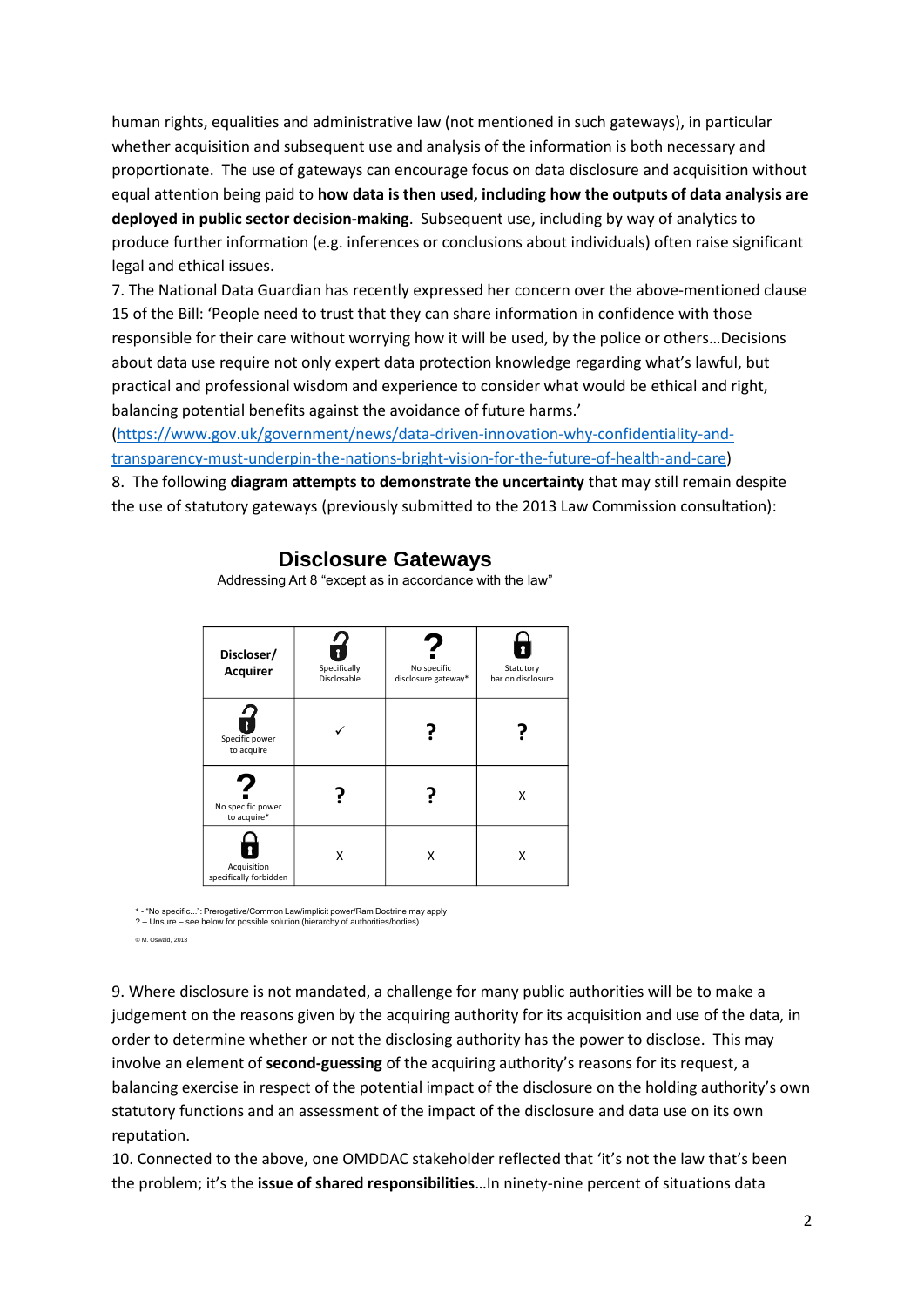protection law allows you to do what you want to do, provided the safeguards are there.' [\(https://www.omddac.org.uk/news/final-report-omddac-lessons-learned/](https://www.omddac.org.uk/news/final-report-omddac-lessons-learned/) fn 52) These uncertainties also relate to the questions around further processing and legitimate interests identified in section 1.3 and 1.4 of the consultation.

11. In my view, a 'new direction' purely focused on data protection will not be sufficient to appropriately govern new data-driven and algorithm-informed public sector decision-making. It will be important to take a **holistic approach to the key principles** in all relevant legal frameworks (including human rights, administrative law, equalities law, data protection, regulation of intrusive and investigatory powers, law of evidence) 'in order to create a principled and clear legal structure for data sharing' as recommended by the Law Commission. This is because personal data disclosure and acquisition is fundamentally connected to subsequent use, analysis and further disclosure of the results of such analysis, and the use of data analysis within the exercise of state power and discretion. The principles of **administrative law** therefore govern (as they have done for many decades) the exercise of such power and discretion, already providing fundamental principles around the duty to give reasons (relevant to automated decision-making), relevant and irrelevant considerations and fettering discretion (see Oswald 2018

# [https://royalsocietypublishing.org/doi/full/10.1098/rsta.2017.0359\)](https://royalsocietypublishing.org/doi/full/10.1098/rsta.2017.0359).

12. Taking such a holistic approach will provide opportunities to consider new ways of creating 'a principled and clear structure for data sharing' along with new ways of overseeing such sharing. One possible solution to the issue of overlapping/conflicting/unclear statutory gateways (that I proposed previously in response to the Law Commission consultation) is a system of **asymmetric gateways based on a hierarchy of statutory agencies (or public purposes)** as laid out in the following diagram:



# 13. Such a hierarchical approach would provide an opportunity for a **public conversation about the nature of each public function** and the extent to which the transfer and use of personal data (especially sensitive data such as data about children, mobility data and identifiable medical information) is necessary and proportionate for each function, and therefore where each function